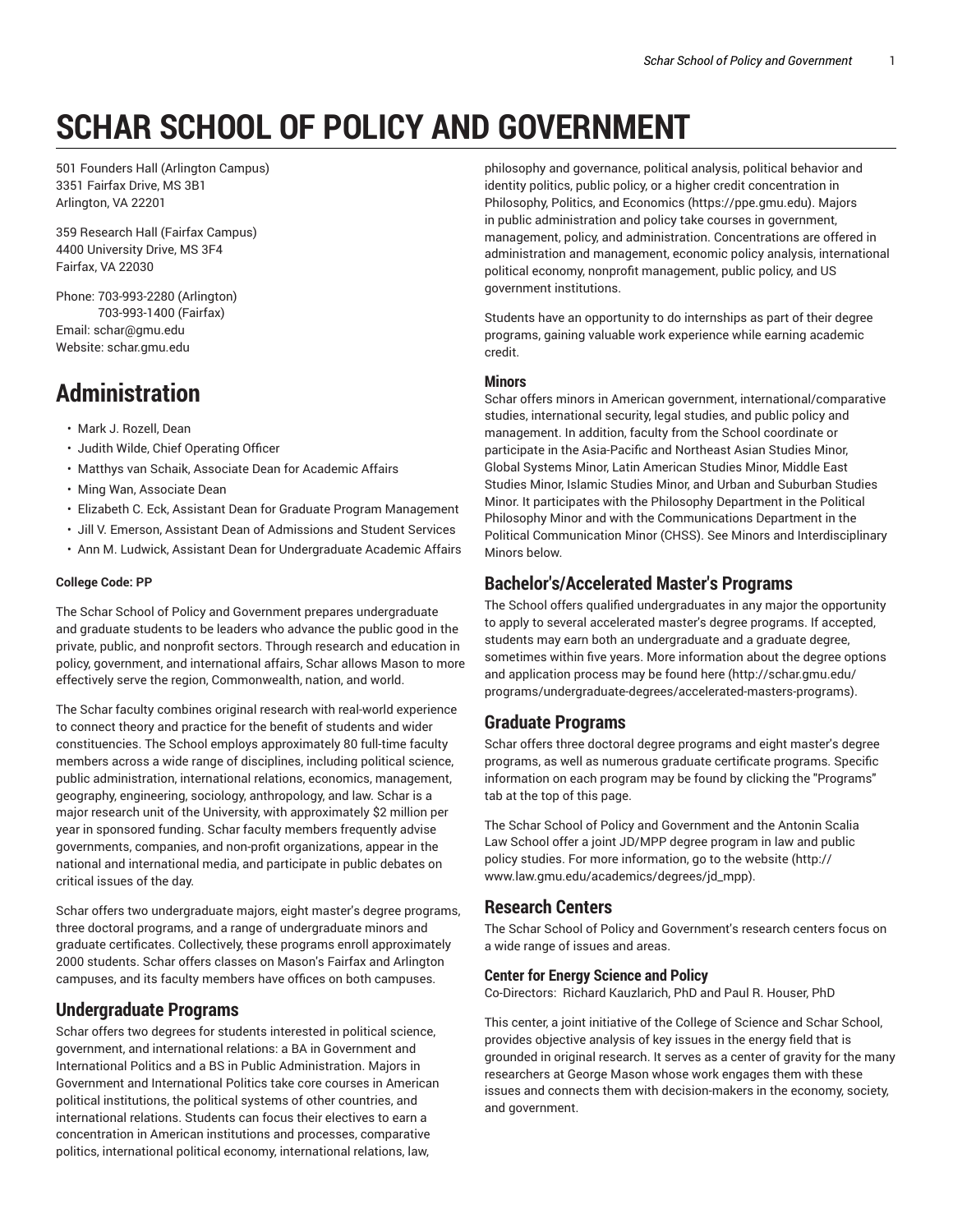#### **Center for Global Policy**

Director: Jack Goldstone, PhD

This center conducts research on a wide range of global policy issues, including foreign trade, democratization and state-building, and transnational networks. It also analyzes specific policy issues for a variety of government agencies, and develops and serves as the home to several major cross-national databases for global policy.

#### **Center for Microeconomic Policy Research**

Director: John Earle, PhD

This center is a forum for policy-relevant research using micro-economic and micro-econometric methods.

#### **Center for Regional Analysis**

Director: Terry Clower, PhD

Focusing on economic development in technologically intensive regions, the Center for Regional Analysis (CRA) maintains a corporate technology database for the national capital region. The CRA provides economic forecasting services to government agencies at all levels around the world.

#### **Center for Science and Technology Policy**

Co-Directors: David M. Hart, PhD and Connie McNeely, PhD

This center helps facilitate the exchange of information and ideas among the worldwide science, foreign affairs, trade, and technology communities. Areas of emphasis include international trade and science and technology.

#### **Center for Security Policy Studies**

Director: Ellen Laipson, MA

Today's security challenges--from proliferation and terrorism to climate change and cyber security-- are beyond the scope of any one nation-state to address. Finding solutions requires international and multi-lateral cooperation among regional and global leaders, both state-based and outside the state, including corporate and non-governmental actors. The purpose of the Center for Security Policy Studies is to strengthen global strategic thinking by current and future policy-makers, so as to improve US and global security in the 21st century.

#### **Center for the Study of International Medical Policies and Practices** Director: Arnauld Nicogossian, MD

This center provides leadership and focus on global medical and public health policies and processes, working collaboratively with health, science, and medical organizations in the public and private sectors, and academic organizations to address pressing global policy concerns.

# **Center for Transportation Public-Private Partnership Policy**

Director: Jonathan L. Gifford, PhD

The Center is devoted to advancing the objective consideration of publicprivate partnerships for transportation system renewal and expansion through research, education and public service. The Center supports development of U.S. and international case studies of P3 projects and programs, analyses of the impact of P3s, sponsors workshops and conferences, and supports graduate students and faculty.

#### **Michael V. Hayden Center for Intelligence, Policy, and International Security**

The threats to global security have rarely ever been so great in scope and number—in such a complex, complicated world, intelligence has never been more vital. The Michael V. Hayden Center for Intelligence, Policy, and International Security at the Schar School for Policy and Government provides for the full examination of intelligence and its interplay with US national security.

#### **Stephen S. Fuller Institute for Research on the Washington Region's Economic Future**

Director: Stephen S. Fuller, PhD

Through consistent monitoring of regional issues and the economy, the institute is able to identify critical conditions and trends impacting the future vitality of the Washington region's economy. Regularly communicating these findings and producing timely research on short- and long-term regional policy options ensure local business and government leaders are equipped with the data needed to make informed decisions regarding the region's future.

# **Terrorism, Transnational Crime and Corruption Center**

Director: Louise I. Shelley, PhD

The Terrorism, Transnational Crime and Corruption Center (TraCCC) is the first center in the United States devoted to understanding the links among terrorism, transnational crime and corruption. The center teaches, researches and formulates policy on these critical issues. TraCCC accomplishes its mission through international research partnerships engaging in fundamental and applied research projects. Research addresses such diverse concerns as national security, economic development and human rights.

# Faculty

# **School Faculty**

#### **Professors**

Abramson, Acs, Button, Clower, Conant, Conlan, Dinan, Dudley, Dueck, Earle, Fuller, Gifford, Goldstone, Hart, Hughes Hallett, Katz, Malawer, Mandaville, McNeely, Olds, Pfiffner, Regan, Reinert, Rhodes, Root, Rozell, Ruth, Shelley, Singh, Slavov, Sockett, Thatchenkery, Travis, Wan, Wedel

# **Associate Professors**

Anacker, Auerswald, Burt, Haddad, Koblenz, Koizumi, Listokin, Lopez-Santana, Mayer, McGlinchey, McGrath, Miller, Ouagrham-Gormley, Scherer, Schintler, Sommer, Thrall, Toepler, Victor, Zolnik

#### **Assistant Professors**

Butt, Gest, Hunzeker, Marvel, Pham, Terman

#### **Research and Term Faculty**

Burroughs, Daigle, Deitz, Edner, El Shazli, Hayden, Kauzlarich, Laipson, LaPorte, Neaves, Nicogossian, Schneider, Shafroth, Srikantia, Stabile, Walker, Wilde

# Requirements & Policies

# **Policies for Undergraduate Students**

Students should become familiar with the university's Academic Policies in addition to those specific to each academic unit.

Director: Larry Pfeiffer, M.A.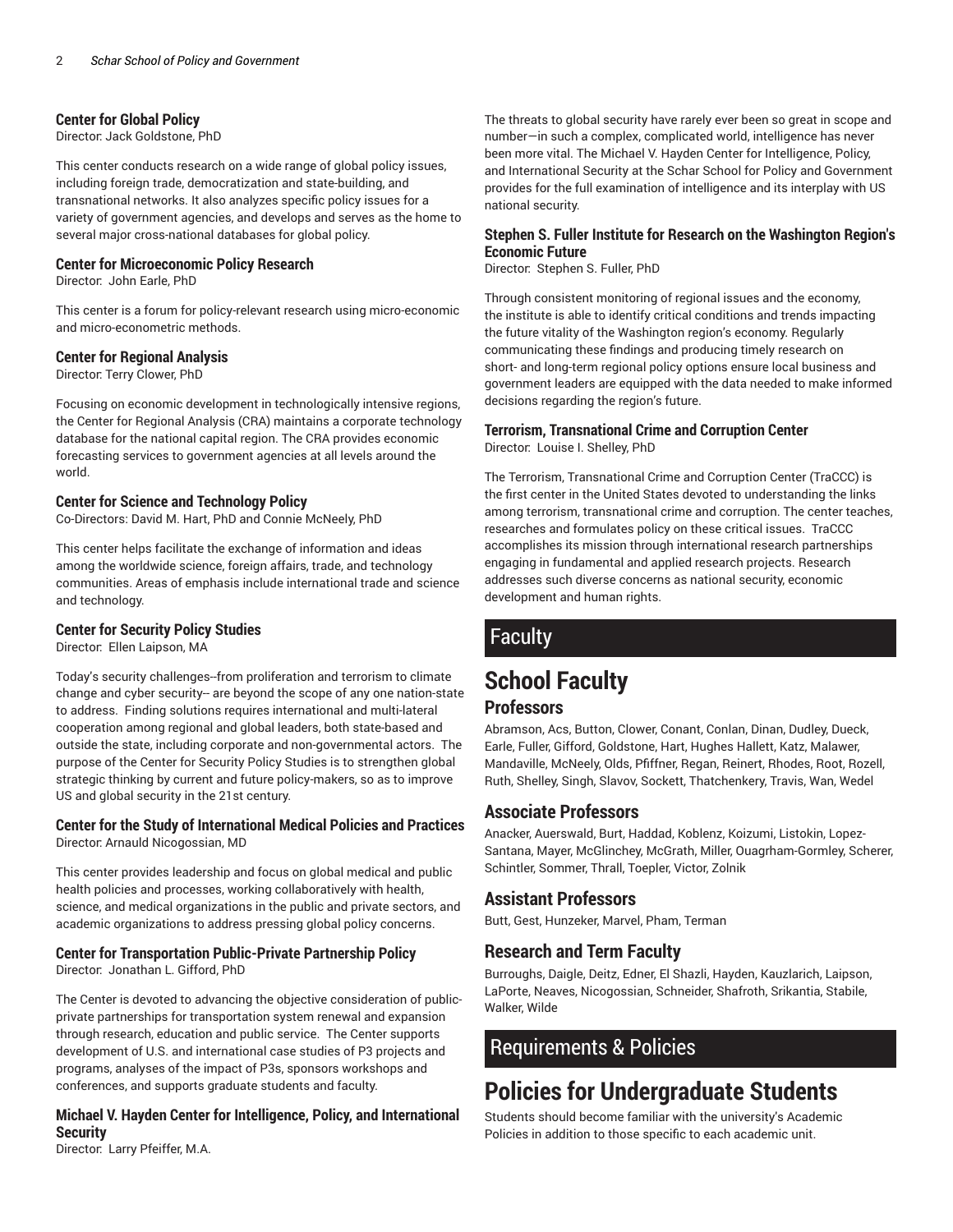The undergraduate degree consists of coursework in four areas: (a) Mason Core requirements, (b) School requirements for the Schar school, (c) requirements specified for the chosen major, and (d) electives. All students must complete 120 credits, of which at least 45 must be in upper-level courses (numbered 300 and above). At least one course at the 300 or 400 level must be designated "writing intensive." In Schar, GOVT 490 Synthesis Seminar (Mason Core)or GOVT 491 Honors Seminar (Mason Core) will satisfy this requirement.

The School requirements, (b) above, are the same as the additional requirements for the College of Humanities and Social Sciences. For the BA in Government and International Politics, there is one class in Philosophy or Religion, one additional class in social and behavioral science, one class in non-Western culture, and demonstrated foreign language proficiency at the intermediate level. Students should consult the Mason Core and CHSS requirements page (http://chss.gmu.edu/ general-education/all-requirements) for more detailed information.

All students are responsible for meeting with their academic advisor, and reviewing their transcripts and degree audits regularly to ensure that they are correct and meet all their requirements. Transfer students are encouraged to meet with their academic advisor prior to registering for classes to review their transcripts and course equivalencies. In some cases, students may need to earn more than 120 credits to complete all of their requirements.

Students with questions about exceptions to academic policies and about School requirements should contact Schar Undergraduate Student Services (Research Hall, Room 359; 703-993-1400; gvip@gmu.edu or puad@gmu.edu).

Additional policy information and forms are available on the Schar website (http://schar.gmu.edu).

# **Registration**

Students are personally responsible for correctly registering for courses and paying all tuition and fees by the official university registration and payment deadlines. All students should verify the accuracy of their enrollment before the end of the official add period.

# **Academic Load**

Students should review AP.1.2 Academic Load.

In order to be considered for a credit overload, students must fulfill all of the following criteria:

- Be in good academic standing
- Have completed the prior semester with a GPA of 2.33 or higher
- Have a cumulative GPA of 2.33 or higher
- Have demonstrated in prior semesters at Mason the ability to handle an increased and demanding courseload while maintaining high performance
- Have no remaining incompletes (INs) from a previous semester

Freshmen and transfer students in their first semesters are not given permission for overloads as they have yet to establish an academic record at George Mason University.

If approved for an overload, the student is responsible for adding the additional class(es) and paying for the related tuition by the official university deadlines.

# **Excluded Courses and Credits**

At most 3 credits of 100-level Recreation (RECR) activity courses may be taken for general elective credit for an undergraduate degree in the Schar School of Policy and Government.

Only Military Science (MLSC) courses at the 400-level can be used for credit for a degree in the School; credit for other MLSC courses may not be applied toward a degree in the School.

Once matriculated at Mason, students may not take CLEP exams and apply credits from those exams to degrees in the School. Students may apply credits from CLEP exams to degrees in the School only if those credits were awarded and reported prior to admission.

# **University Consortium**

Students should review university policies regarding the University Consortium under Special Registration Procedures in the Academic Policies section of this catalog. Students who have attempted or failed a course at Mason are not permitted to take the equivalent course through the consortium under any circumstances. All consortium registration requests must be submitted to the Schar Undergraduate Student Services office at least 3 weeks prior to the first day of classes for the relevant semester at Mason.

# **Permission to Study at Another Regionally-Accredited U.S. Institution**

Once enrolled in degree status at Mason, students with fewer than 60 hours of transfer coursework (not including registration through the Consortium of Universities of the Washington Metropolitan Area or coursework completed through Mason Study Abroad) may take up to 8 hours of coursework in Schar disciplines at another institution. See the university Permission to Study Elsewhere policy for additional information.

# **Study Abroad**

In order to be considered for study through Mason Study Abroad, students must plan well in advance and receive prior, written permission from the Assistant Dean. Students must also meet all of the following criteria:

- Meet all eligibility requirements for their program as specified by Mason Study Abroad including course prerequisites and minimum GPA.
- Have completed the immediately preceding semester at Mason with a minimum GPA of 2.00.
- Have completed the necessary forms and have obtained all required signatures and course equivalencies.

Students in danger of probation, suspension, or dismissal should plan very carefully before requesting to study abroad. Students who are not in good academic standing will not be permitted to study abroad.

# **Leave of Absence**

All undergraduate students who are planning an absence from George Mason must submit a formal request for Leave of Absence to the Office of the University Registrar. Students do not need to complete the Leave of Absence form if they are participating in a George Mason University sponsored study abroad program or have received permission to study elsewhere.

The maximum time allowed for a Leave of Absence is two years. A new admission application will be required if a Leave of Absence extends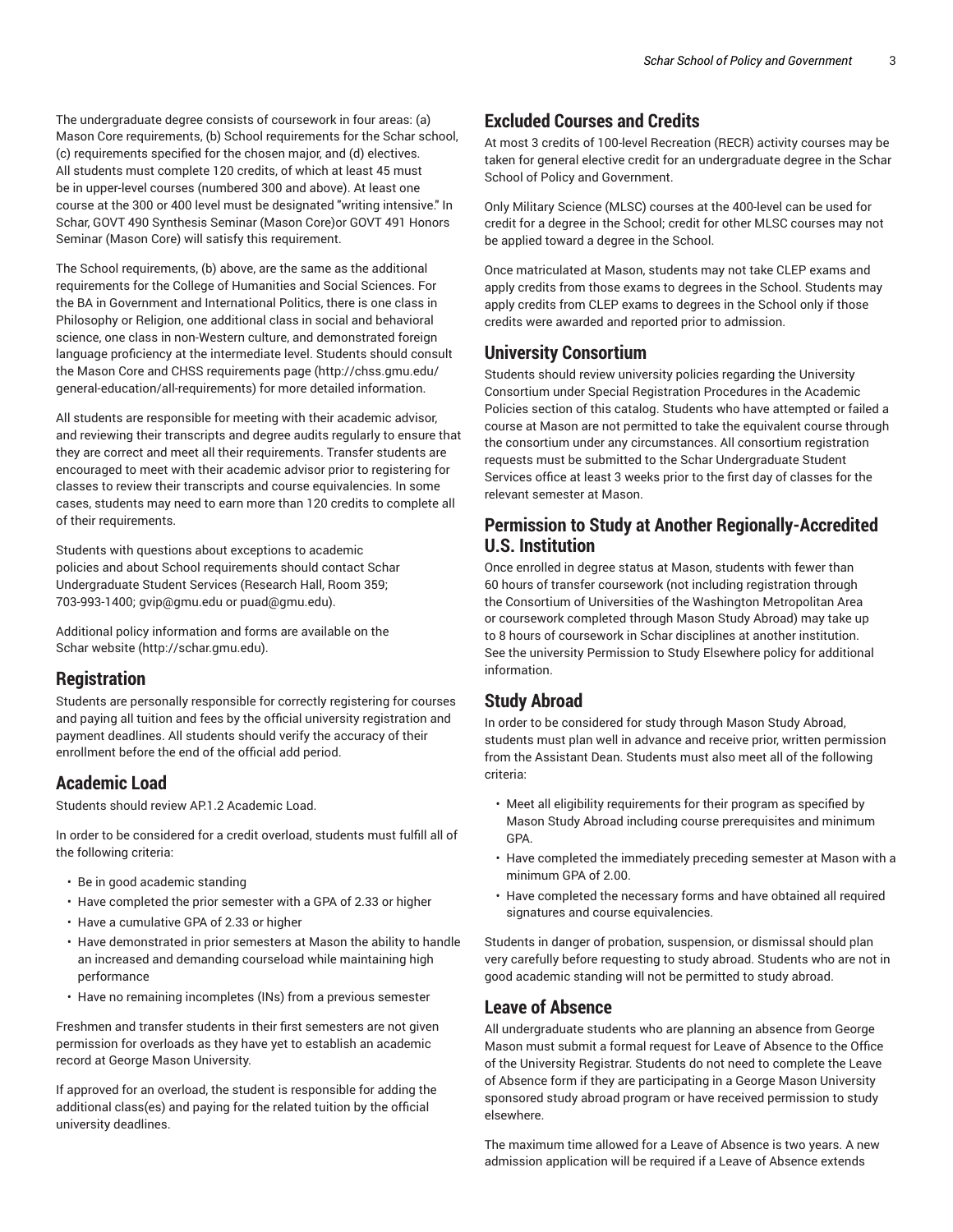beyond two years. If a Leave of Absence form was not submitted, a new admission application will be required if a student misses two graded semesters, excluding the summer term. Re-admission is not guaranteed. See Academic Policies for full university policy.

### **Withdrawals**

Students should review the Withdrawal section in the Academic Policies section of this catalog. Courses for which a withdrawal is approved receive a grade of "W."

Students should be aware of the potential consequences of withdrawing on their academic standing. Although credits graded "W" do not affect a student's GPA, they do count towards the total attempted hours. The total attempted hours and cumulative GPA together determine a student's academic standing. These are explained in the Academic Standing section of Academic Policies.

# **Academic Clemency**

Students should review the university policies regarding academic clemency in the Academic Standing section of Academic Policies.

To be considered for clemency, students must meet all of the following criteria:

- Be absent from George Mason for a minimum of three consecutive calendar years.
- Provide a detailed explanation for why they were unsuccessful in those courses and how they have made changes to ensure their academic progress upon their return.
- Submit their request within 12 months of the first day of the reenrollment term.
- Complete at least 6 credits during their first 12 months back at George Mason.
- Earn a minimum GPA of 2.50 each semester back prior to making the clemency request with no individual grade below 2.00.

If the last three minimum academic requirements are not met, clemency will not be allowed under any circumstances.

# **Appeals Process**

Undergraduate students may appeal decisions concerning academic actions to the Schar Office of Undergraduate Student Services. They may appeal decisions of the Office of Undergraduate Student Services to the Associate Dean. Students may appeal decisions of the Associate Dean to the Associate Provost, Undergraduate Academic Affairs and Programs. Students who feel that the School's appeal process was conducted unfairly may appeal to the Provost's Office as specified in the Academic Policies section of this catalog.

The grade appeal process occurs at the Dean's Council level as discussed above.

Students should file all appeals in a timely manner, usually within the semester in which the original decision is rendered, but no later than the final day of classes of the following semester.

# **Second Bachelor's Degree**

Students should review the university policies regarding second bachelor's degrees in the Undergraduate Admission Policies and in Academic Policies/ Requirements for Undergraduate Programs sections of the catalog. Students pursuing a second bachelor's degree concurrently with their first bachelor's degree at Mason must

meet all the additional requirements for the School (see second paragraph of the Policies for Undergraduate Students section) if they differ from the requirements in the School or College of their first major.

Students pursuing a second bachelor's degree in the School after already having received one or more bachelor's degrees are considered to have met all of the Mason Core requirements. Students pursuing a Bachelor of Science degree do not have additional School-level requirements. Students pursuing a Bachelor of Arts degree in the School must complete these additional School-level requirements: one additional 3-credit course each in philosophy or religious studies, in social and behavioral science, and in non-western culture (for a total of 9 credits). They must also demonstrate proficiency in a foreign language through the intermediate level

# **Minors**

Students may elect to take up to two minors in addition to their major field of study. For policies governing all minors, see the AP.5.3.4 Minors section of this catalog. Students interested in earning a minor should complete the appropriate section of the Change/Declaration of Academic Program form and submit it to the Office of the University Registrar. See All about Minors for more information.

# **Concentration Courses and Minors**

Students may elect to declare a concentration, which requires four of their major field electives to be from the same designated field. Students should be aware that minors usually require between 15 and 21 credits of study, at least 8 of which must be applied only to that minor and may not be used to fulfill requirements of the student's major, concentration, an undergraduate certificate, or another minor.

# **Honors in the Major**

Highly qualified students majoring in Government and International Politics and Public Administration may pursue advanced work leading to graduation with honors in the major. Those students selected for participation in this program take a two-course sequence: GOVT 491 Honors Seminar (Mason Core) and GOVT 496 Directed Readings and Research. To graduate with honors in the major, students must complete these courses with a minimum GPA of 3.50.

# **Policies for Graduate Students**

Students should become familiar with the university's Academic Policies in addition to those specific to each academic unit.

# **Graduate Student Appeal and Grievance Procedures**

Graduate student appeal and grievance procedures are based on George Mason University's honor system. Students are responsible for understanding the provisions of the code described in detail in the Academic Policies section of this catalog and in Schar's graduate student guides.

Students with grievances should direct them in writing to the Assistant Dean of Admissions and Student Services, who will provide guidance on how to resolve their concerns in accordance with established procedures.

Students may appeal decisions concerning academic actions, including termination. Written appeals must be submitted to the Assistant Dean of Admissions and Student Services. The merit of these appeals will be reviewed by the Dean or Dean's designate.